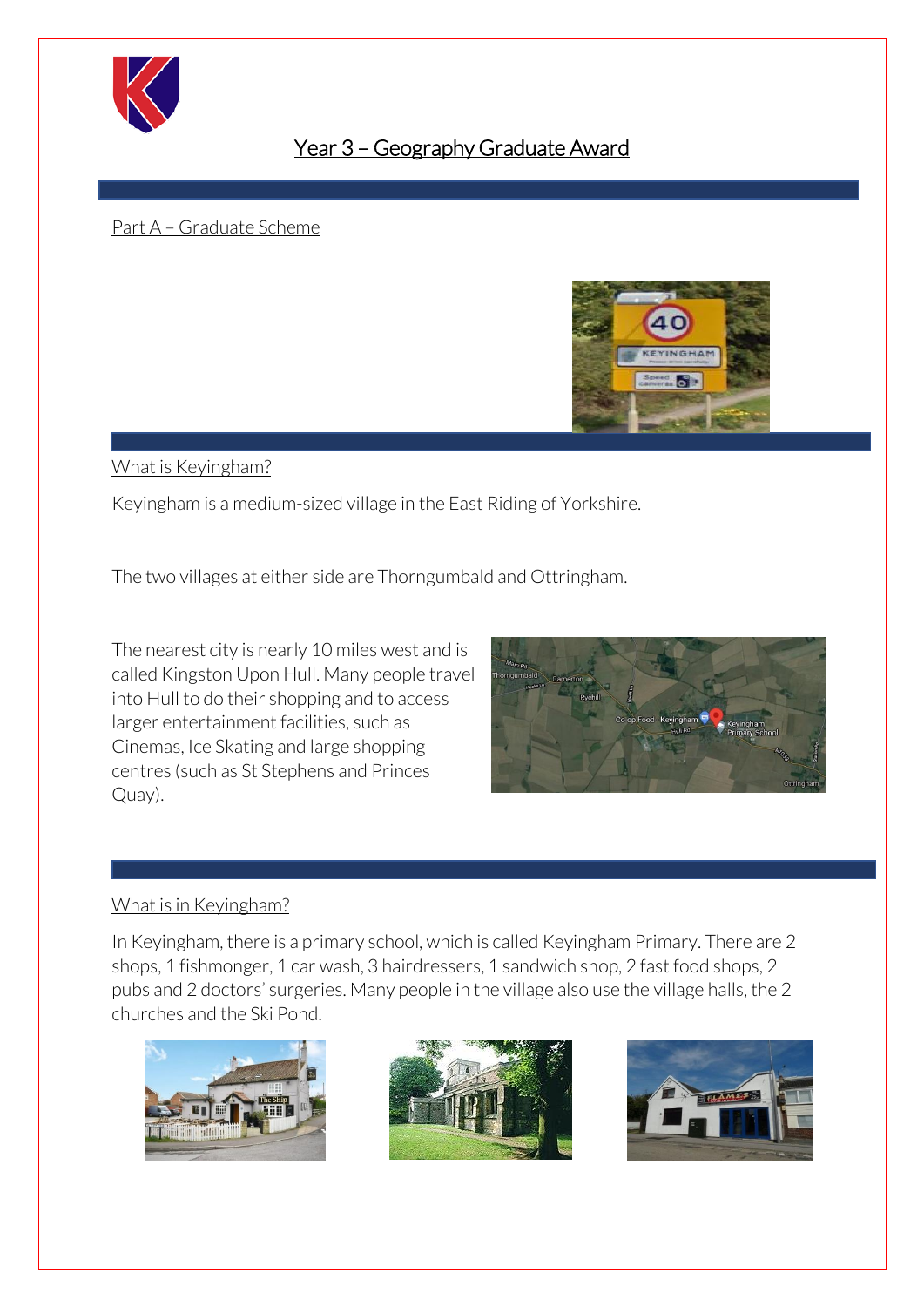

# History of the village

1km north-east from the village of Keyingham there used to be a possible Iron Age or Roman enclosure. There was also a medieval water spring located 1.6km west of the village, which is called St Philip's Well. Many people believed the well had miraculous powers.

# Facts about Keyingham

- Living in the village, there are over 2,000 people who call Keyingham their home.
- Keyingham used to have a railway station.
- Children who enjoy playing rugby can join the Holderness Vikings.
- There is a Scouts and Cubs group that takes places in the Village Hall.
- St Nicholas church in Kevingham used to have a spire, but it was removed due to the fact experts said that cracks started to form on the tower as the spire was too heavy.



# Example questions

- Where does the Scouts club take place?
- Why was the spire on the church removed?
- How many hairdressers are there?

# Part B – Graduate Scheme

Can you have a walk around Keyingham and take a picture (with yourself in it) near 8 different places that are in the village?